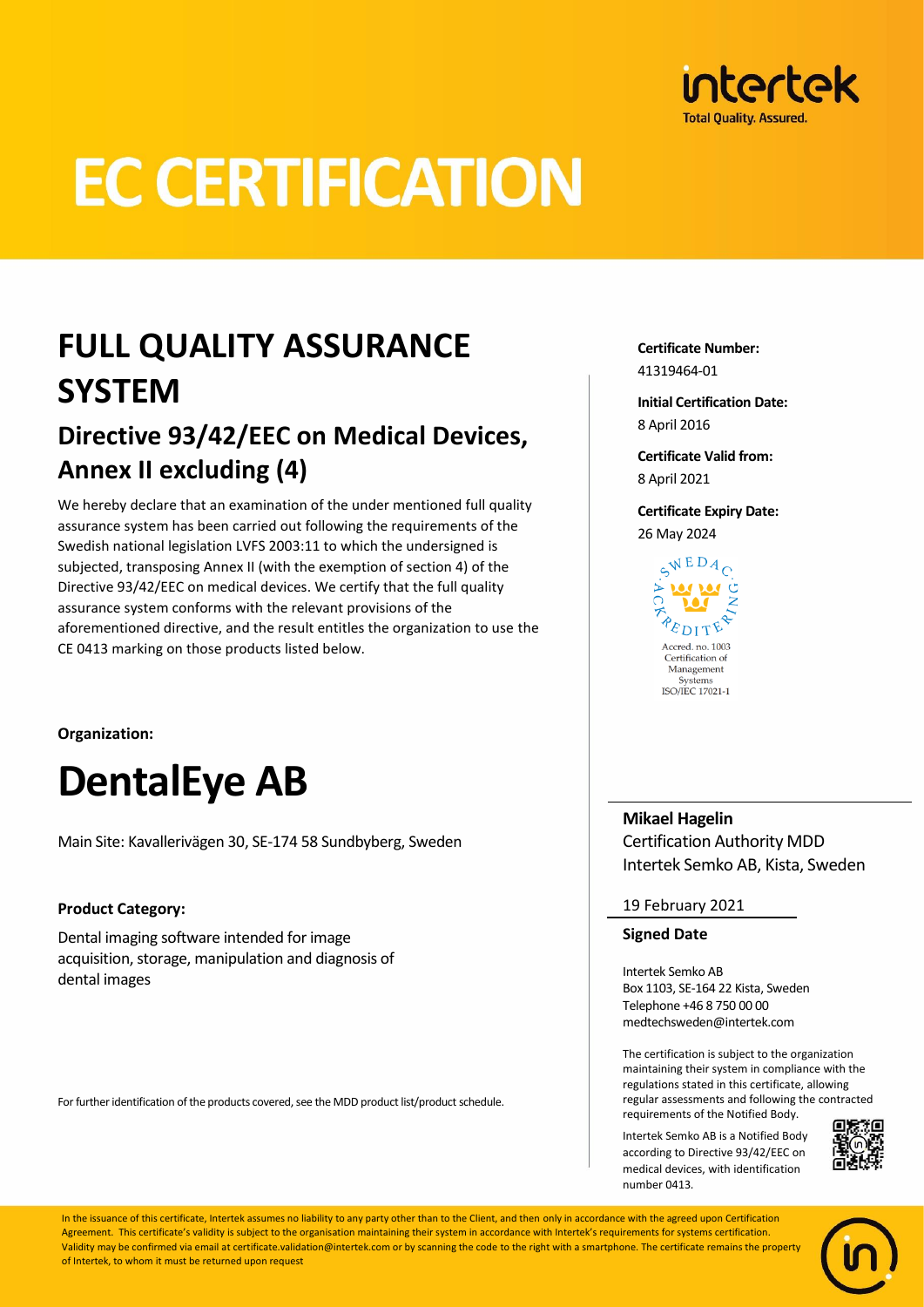

## **MDD – Decision Report**

Certificate No: 41319464<br>Date: 19 February 2021 Date: 19 February 2021<br>Handled by: Caroline Åman Caroline Åman E-mail: medtechsweden@intertek.com

| <b>DentalEye AB</b><br>Attn: Marcus Johansson<br>Kavallerivägen 30<br>SE-174 58 Sundbyberg<br>Sweden |                                                                                                                                                                                                                                                                         |  |  |  |
|------------------------------------------------------------------------------------------------------|-------------------------------------------------------------------------------------------------------------------------------------------------------------------------------------------------------------------------------------------------------------------------|--|--|--|
| <b>Purpose</b>                                                                                       | Assessment to issue a new certificate due to five year extension according<br>to the national legislation for medical devices LVFS 2003:11 (Medical<br>Device Directive 93/42/EEC), Annex II.                                                                           |  |  |  |
| <b>Activity</b>                                                                                      | Certification audit was performed 13 January 2021 in Sundbyberg by<br>Tuomas Toivonen.<br>The technical file was reviewed 27 October 2020 by Lian Zhang at<br>Intertek's office.                                                                                        |  |  |  |
| <b>Scope of assessment</b>                                                                           | Dental imaging software intended for image acquisition, storage,<br>manipulation and diagnosis of dental images;<br>class IIa                                                                                                                                           |  |  |  |
| <b>Result</b>                                                                                        | 3 minor non conformities were noted during the audit. Presented<br>corrective action plans have been examined and approved by us.                                                                                                                                       |  |  |  |
| <b>Certificate Valid from</b>                                                                        | 8 April 2021                                                                                                                                                                                                                                                            |  |  |  |
| <b>Conclusions/Decisions</b>                                                                         | Referring to the above a Certificate of Conformance with the national<br>legislation for medical devices LVFS 2003:11 (Medical Device Directive<br>93/42/EEC), Annex II will be issued. The Certificate is valid for products<br>specified in the "MDD - Product List". |  |  |  |
| <b>Follow-up assessments</b>                                                                         | Follow-up assessments are going to be performed once a year.                                                                                                                                                                                                            |  |  |  |
| <b>Appeals</b>                                                                                       | Any appeal against this decision will be processed by an appeals panel as<br>Intertek. The appeal shall be submitted to Intertek Semko AB, PO-Box<br>1103, SE-164 22 Kista, Sweden.                                                                                     |  |  |  |
| <b>Others</b>                                                                                        | Any complaints, from customers and others, and corrective actions<br>concerning your certified quality system shall be documented and<br>retained. Upon request Intertek Semko has the right to review this<br>documentation.                                           |  |  |  |
|                                                                                                      | <b>Intertek Semko AB</b><br>Notified Body MDD                                                                                                                                                                                                                           |  |  |  |
|                                                                                                      |                                                                                                                                                                                                                                                                         |  |  |  |

Hikard Elgli

Mikael Hagelin Certification Authority MDD